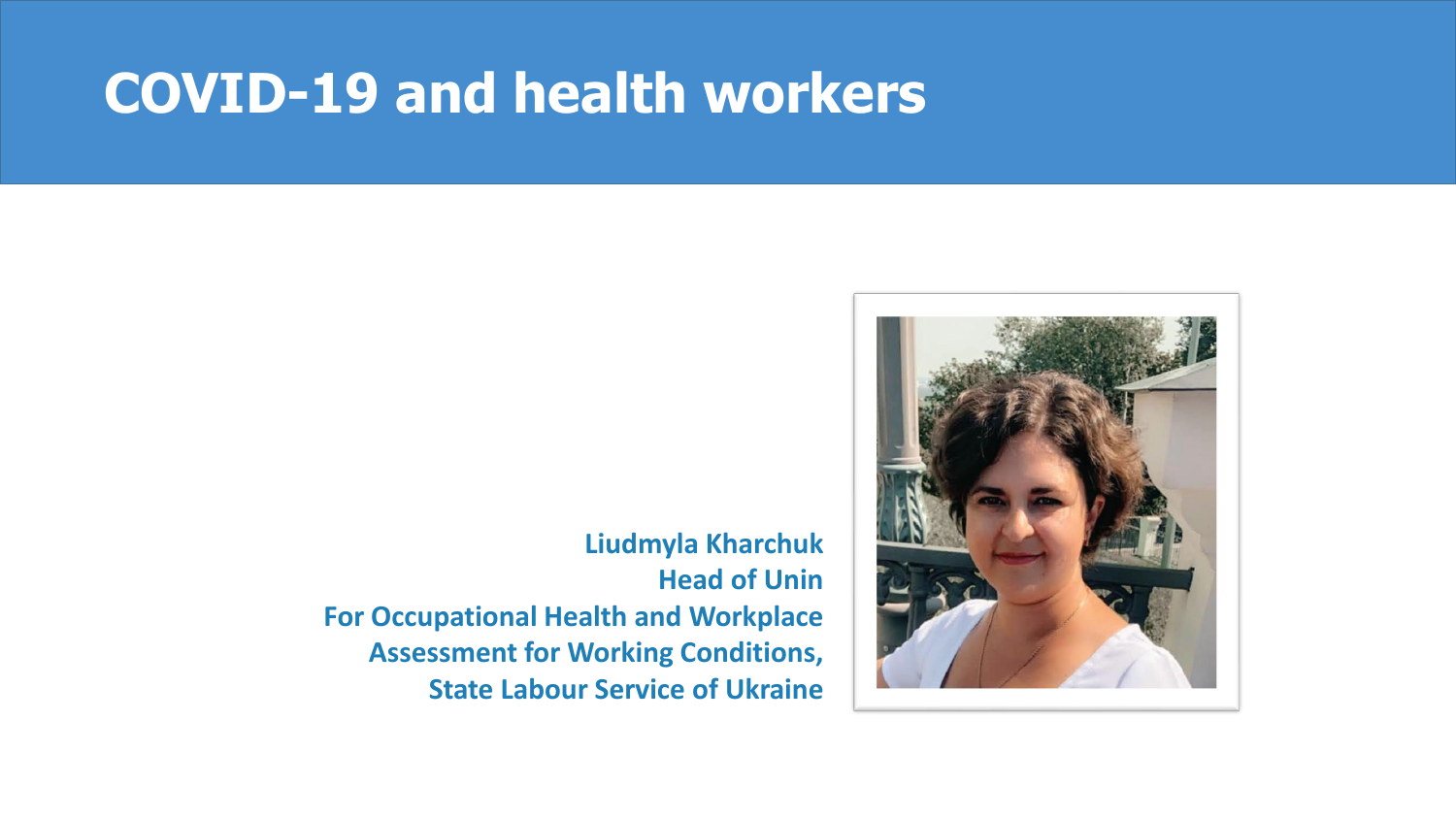# **The following numbers have been registered in Ukraine as of 14 April 2021**

- **1,887,338** cases of coronavirus disease (COVID-19), particularly:
- *78,919 cases of coronavirus disease (COVID-19) among health workers and other staff of healthcare facilities;*
- **38,225** lethal cases, including:
- *708 lethal cases among health workers and other staff of healthcare facilities*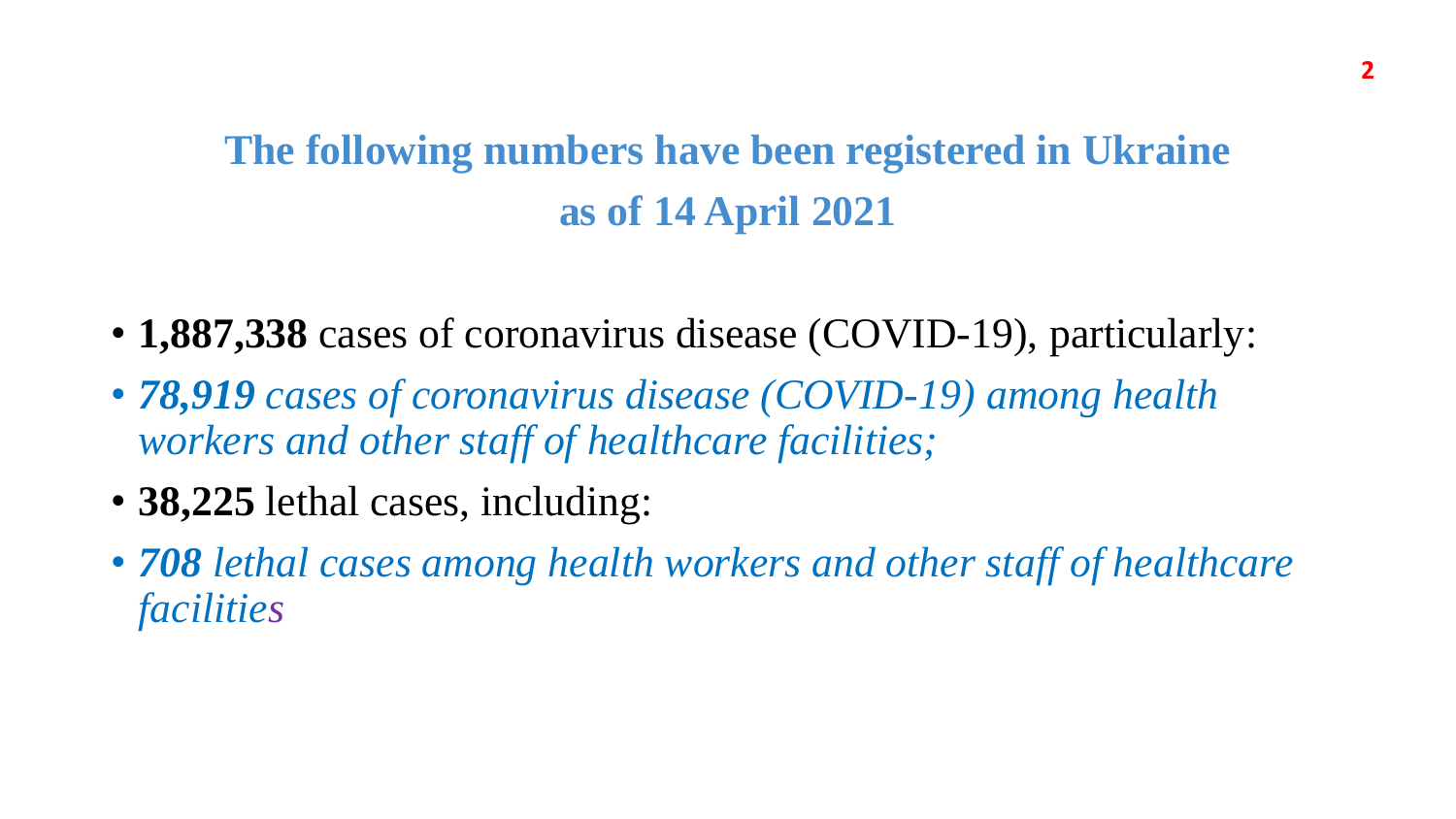### **As of 14 April 2021, SLS territorial bodies have received 46,751 notifications of COVID-19 cases**

#### Number of health workers concerning whom notifications of COVID-19 contagion at work have been received (by regions)

| Чернівецька                   | Chernivtsi   |             |      |      |      | Vinnytsia       | Вінницька                                       |
|-------------------------------|--------------|-------------|------|------|------|-----------------|-------------------------------------------------|
| 2.1%<br>Черкаська             | Cherkasy     |             | 2921 |      |      | Volyn           | 2,9%<br>Волинська                               |
| 6,6%<br>Хмельницька<br>3,8%   | Khmelnytskyi | 1688        |      | 3880 |      |                 | 2,6%<br>Dnipropetrovsk Ініпропетровська<br>8,7% |
| Харківська                    | Kharkiv      |             |      |      |      | Donetsk         | Донецька                                        |
| 2,1%<br>Тернопільська<br>5,4% | Ternopil     | 2394        |      |      | 2491 | <b>Zhytomyr</b> | 2.6%<br>Житомирська<br>5,6%                     |
| Сумська                       | Sumy         |             |      |      |      |                 |                                                 |
| 2,3%<br>Рівненська<br>1,9%    | Rivne        | 849<br>2116 |      |      | 2765 | Zakarpattia     | Закарпатська<br>6,2%                            |
| Полтавська<br>4,8%            | Poltava      |             |      |      |      |                 |                                                 |
| Одеська<br>2,0%               | Odesa.       | 1972        |      |      | 2112 | Zaporizhzhia    | Запорізька<br>4.8%<br>Ivano- вано-Франківська   |
| Миколаївська<br>4,4%          | Mykolaiv     |             |      | 4693 |      | Frankivsk       | 1,1%                                            |
| Львівська<br>11,3%            | Lviv         | 4999        |      |      |      | Kyiv city       | Київ<br>10,6%                                   |
| Кіровоградська<br>2,2%        | Kirovohrad   |             |      | 1939 |      | Kyiv region     | Київська<br>4,4%                                |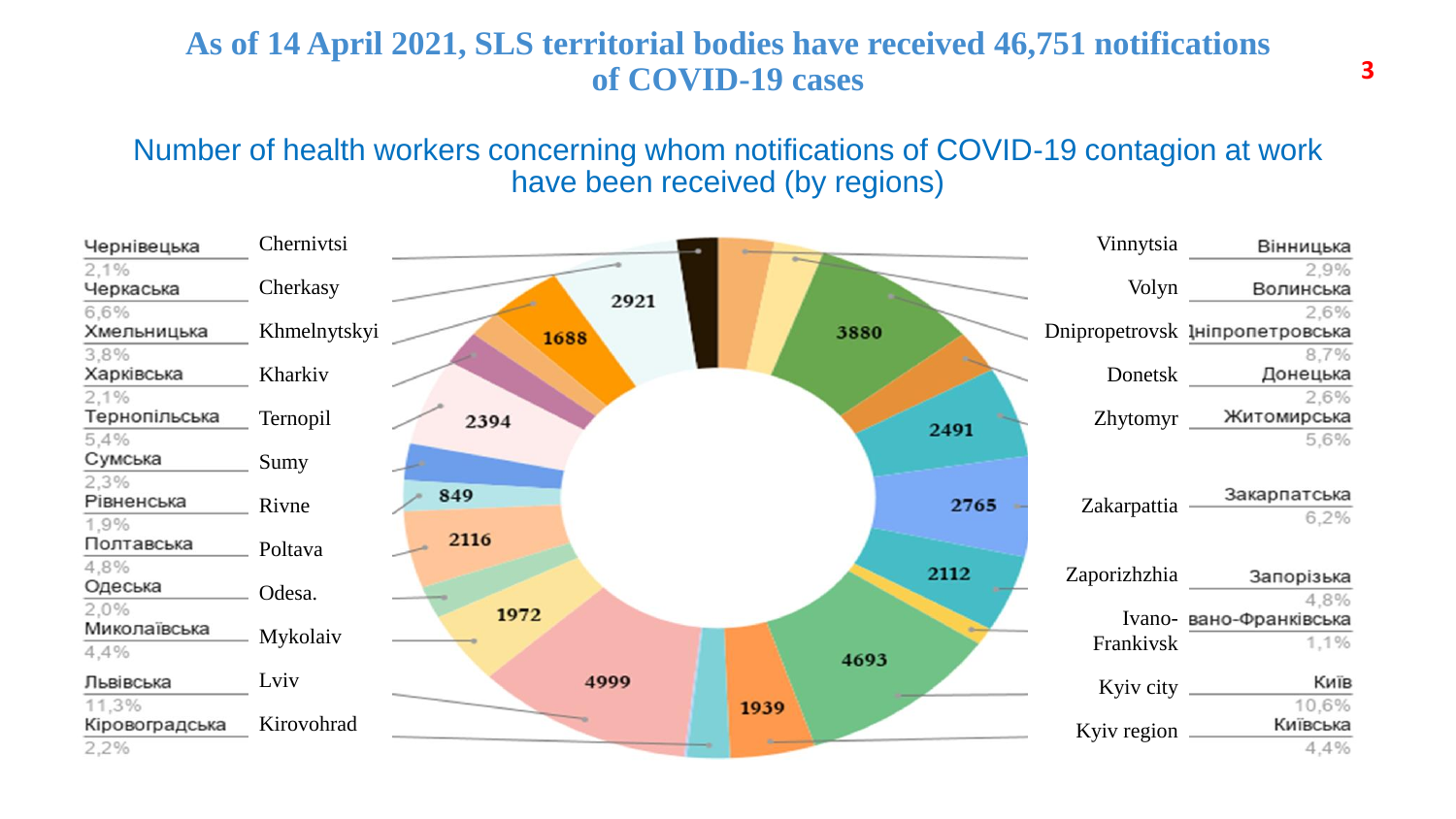### **Health worker occupations concerning which the largest number of acute occupational disease notifications have been received**



**4**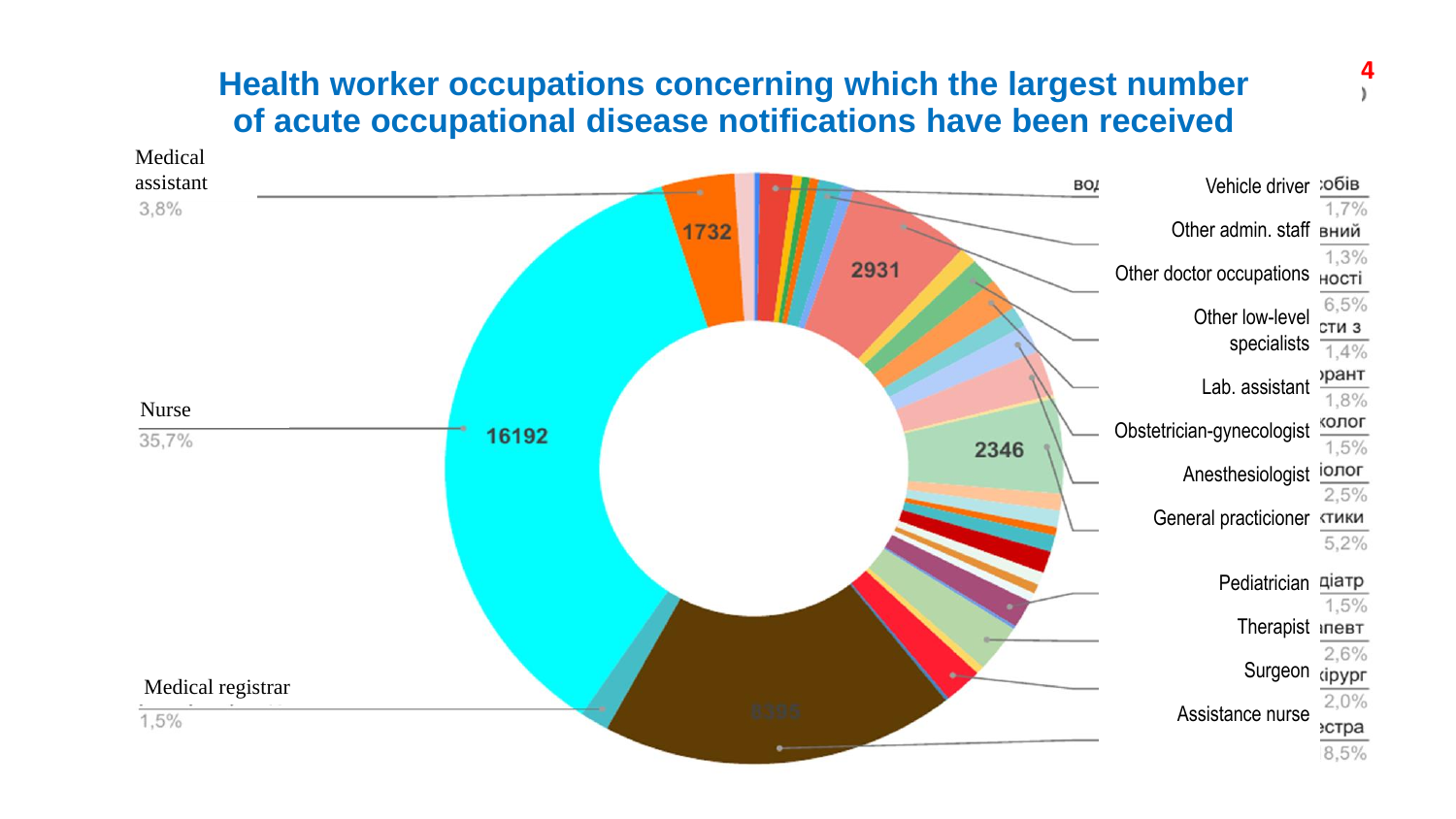#### **SLS territorial bodies have received 625 notifications of lethal case**s

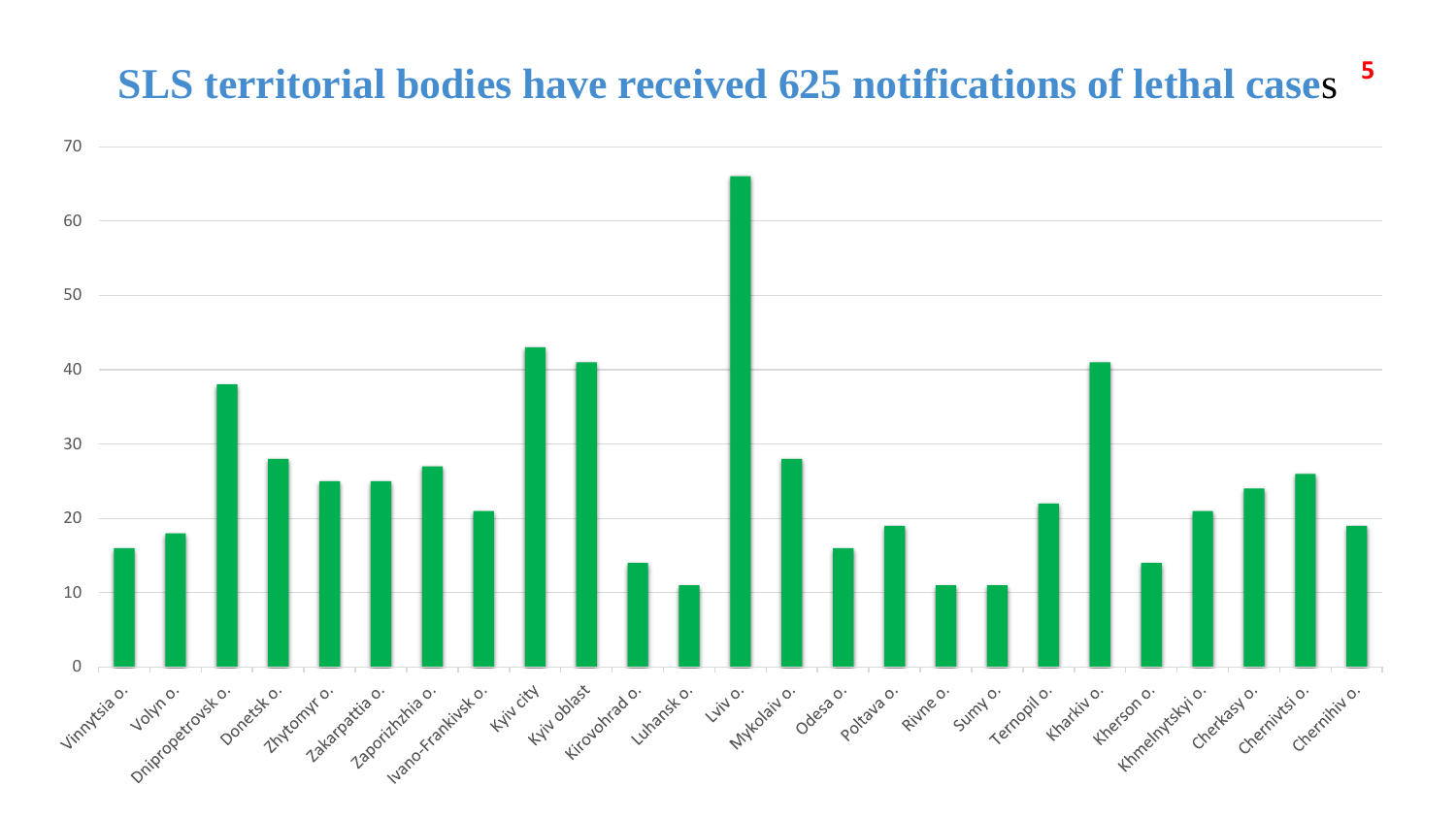## **Number of completed investigations of health workers' acute occupational diseases for COVID-19**



**6**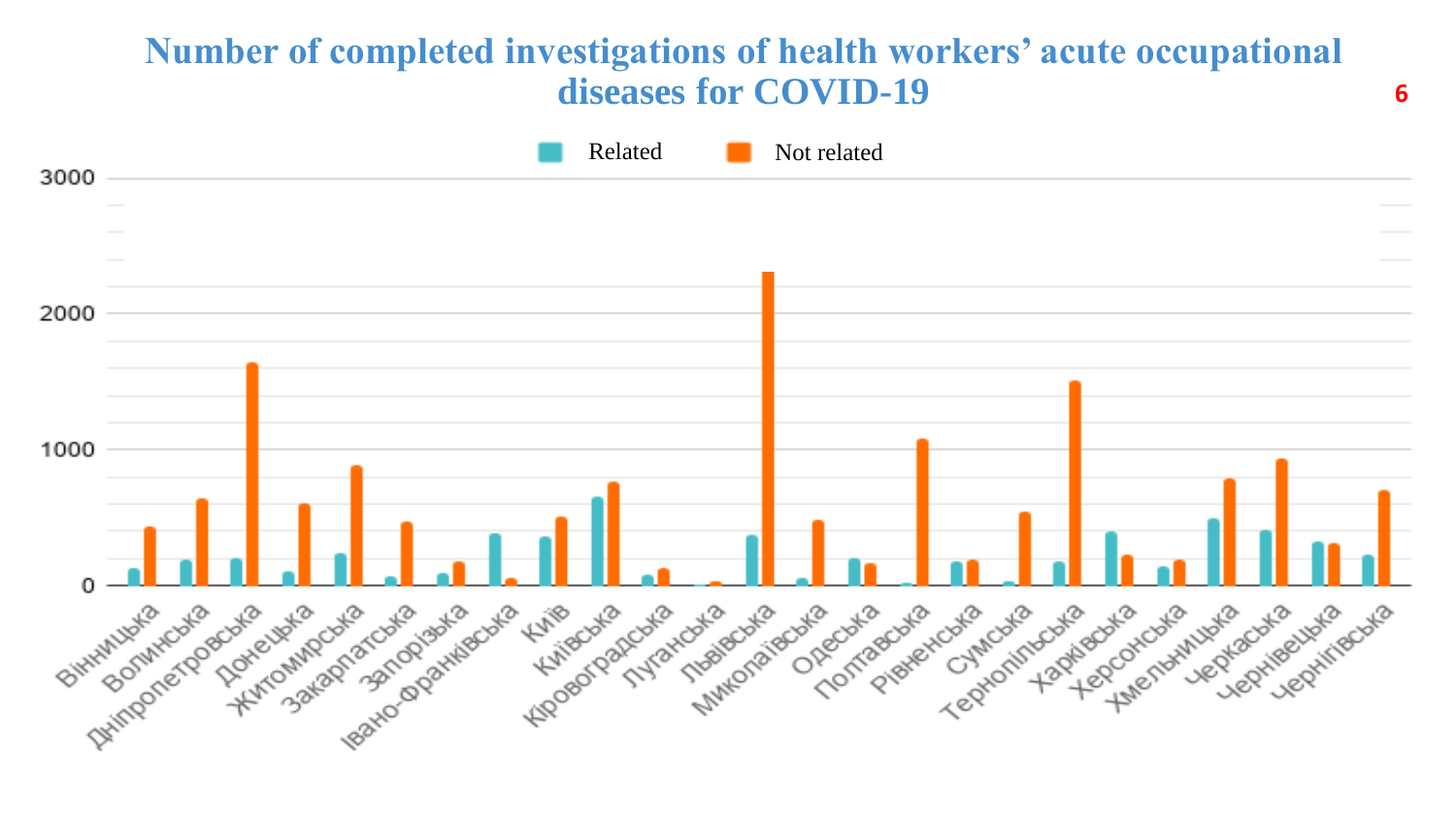#### **SLS territorial bodies have completed investigations of 438 lethal cases**